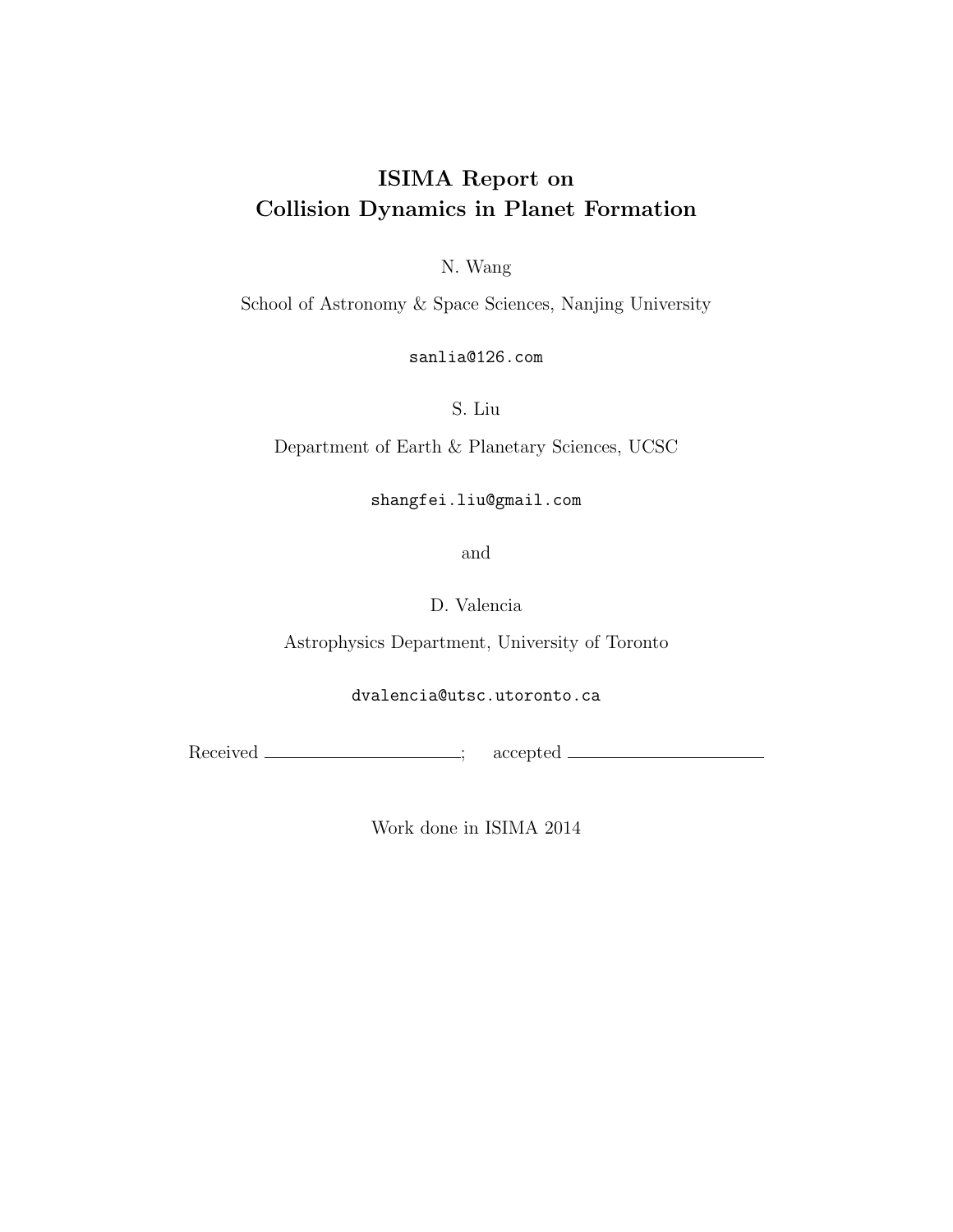## ABSTRACT

The final stage of terrestrial planet formation in the solar system involves collisions between dozens of lunar-to-Mars-sized planetary embryos and the leftover planetesimals. Early N-body simulations have treated a collision as a perfect merger. Until recently, the importance of fragmentation and hit-and-run collisions has been taken into account.

Based on Leinhardt and Stewart's work (Leinhardt & Stewart 2012), we built a realistic collision model including four major regimes of merging, disruption, super-catastrophic disruption and hit-and-run, which were defined in their work. And we modified the REBOUND code (Rein & Liu 2010) to deal with different collisions and to track every body's collision history.

The future work is to continue the investigation of the effects of realistic collision model, by comparing the results of the simulations with fragmentation and those with merging only. In particular, the chemical composition of final products is of prime interest.

Subject headings: terrestrial planet, formation, collision, fragmentation, composition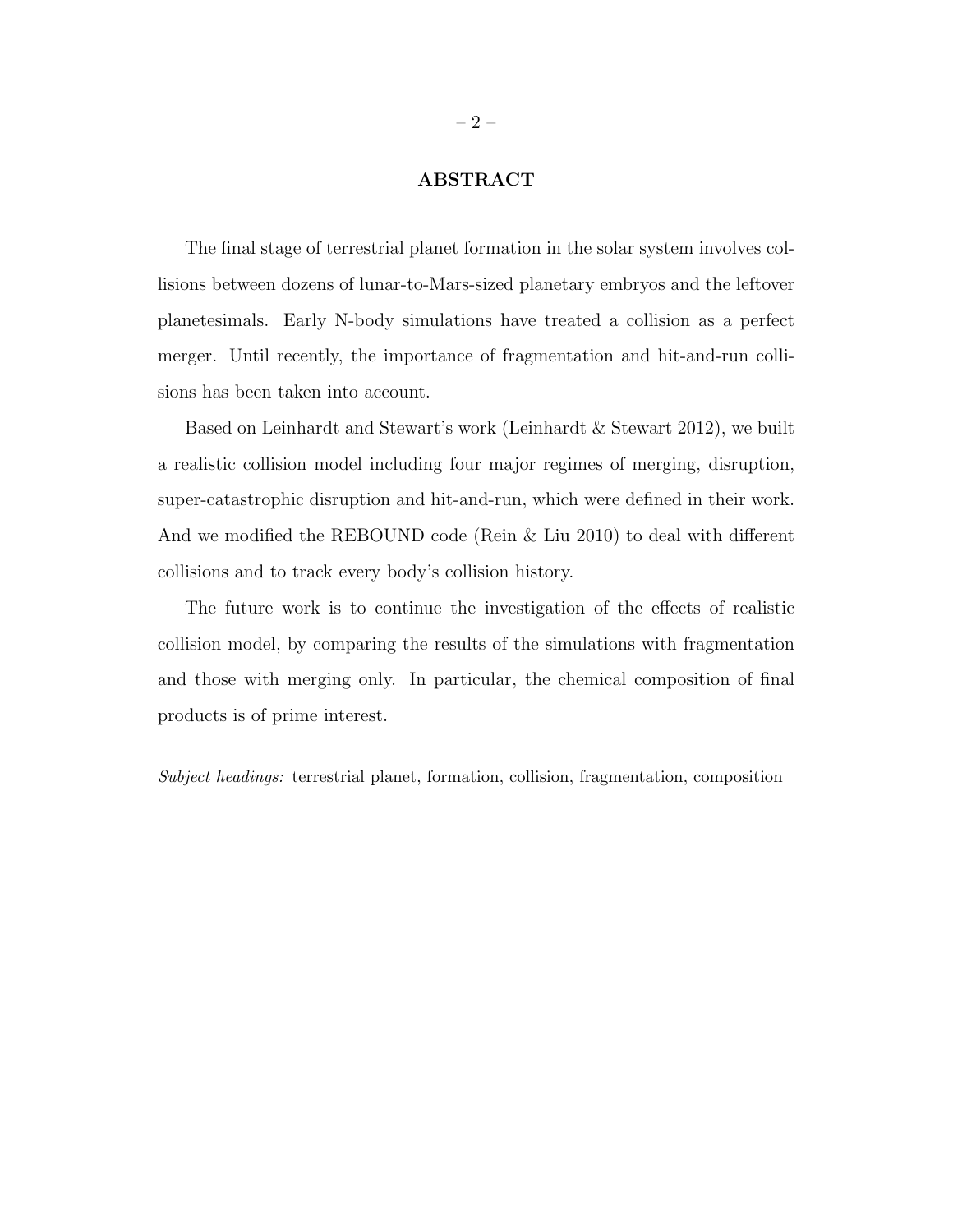#### 1. Introduction

The formation of the terrestrial planets can be divided into several stages. Firstly, after the Sun's formation, the dust grains in solar nebula contacted directly and accreted into clumps of mm-to-meter in size. Planetesimals of 10 km in size have formed through the accretion of the clumps or directly from small grains.

Secondly, after the planetesimals formed in large number, runaway growth started. In runaway growth, the larger a body was, the faster it grew. This stage lasted between 10,000 and 100,000 years.

Thirdly, when the large bodies were massive enough to gravitationally perturb the residual planetesimals, a new phase, oligarchic growth began. This phase is characterized by the dominance of oligarchs, which continued to accreted planetesimals in their vicinities.

Lastly, when the embryos contained enough mass to interact with each other gravitational, merger stage followed. During this stage, the orbits of embryos became crossing and they gravitationally scattered one another strongly (Chambers 2013). The collisions and mergers between them allowed the embryos to grow to their present sizes.

Terrestrial planets are rocky planets which formed inside the frost line in solar system. Beyond the frost line, it is cold enough for hydrogen compounds to condense into solid ice grains, while inside it, there're many more solid grains available for accretion into planetesimals and planets. So the frost line separates terrestrial planets from jovian planets. For the terrestrial planets, they are composed largely of silicates and iron, which form their mantles and cores respectively.

The final structure of the planet system, the chemical compositions of the terrestrial planets and the timescale of their formation can be obtained by N-body simulations of the final stage of terrestrial planet formation. Previously, most studies dealt with collisions as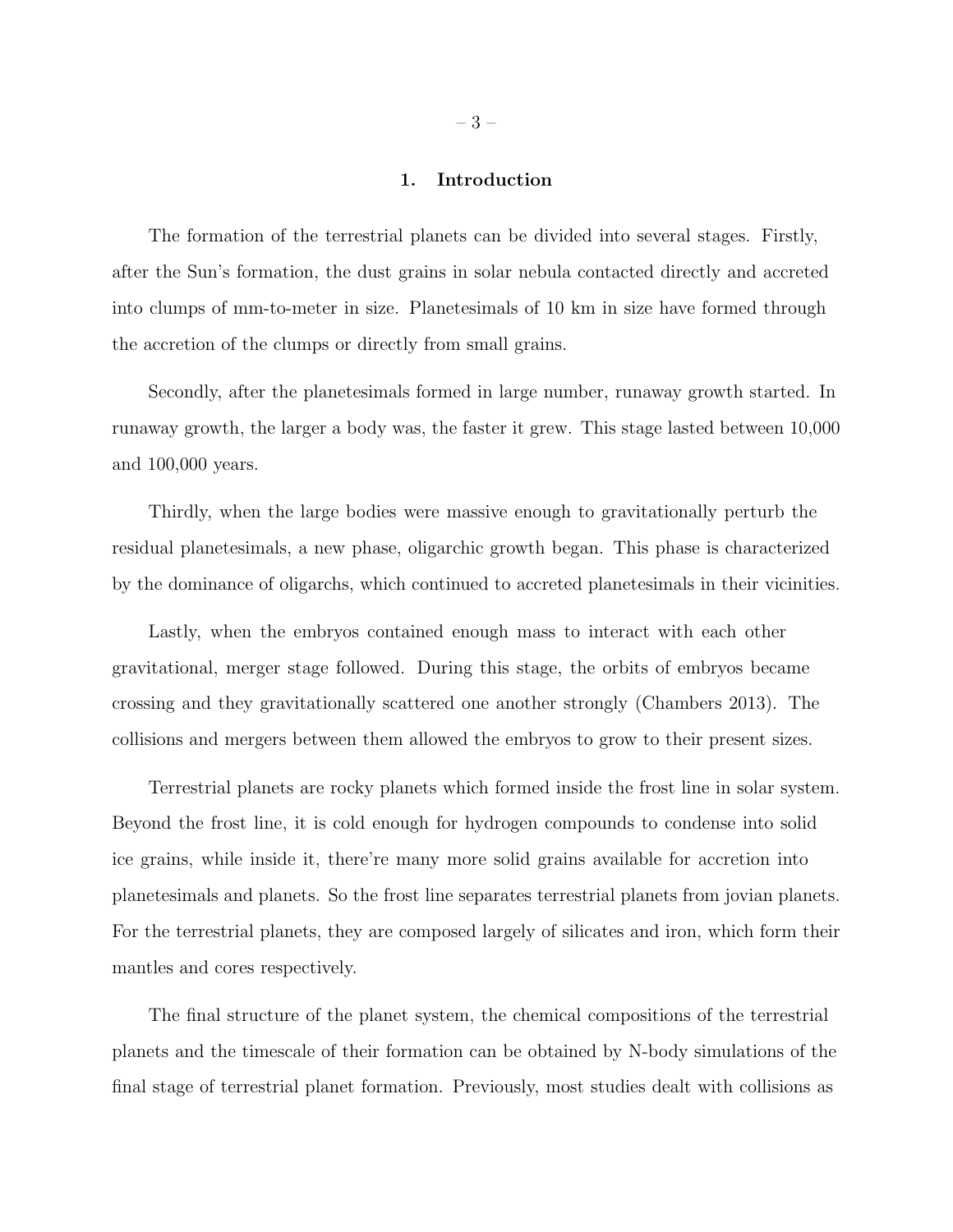perfect mergers, which is obviously not the case in reality. A collision might turn out to be a partial accretion or erosion and involve fragmentation or hit-and-run.

According to the recent work of Leinhardt & Stewart (2012), collisions can be classified as merging, disruption, super-catastrophic disruption and hit-and-run. Through hydrodynamical simulations of planetary impacts, the authors identified the boundaries of different collision regimes, figured out the dependence of the mass and speed of the largest remnant on the impact energy, and fitted the mass and speed distributions of fragments. Applying this kind of detailed collision studies, Kokubo & Genda (2010) found that hit-and-run collisions are common, accounting for roughly half of collisions in the simulations. Comparing with the results of Chambers (2001) with merging only, Chambers (2013) found high collision rate, comparable formation timescale, mass reduction of final planets and so on. We are going to follow Chambers (2013) to perform N-body simulations of final stage of terrestrial planet formation.

Section 2 illuminates the numerical tool we use. Section 3 describes a realistic collision model we built based on the study of Leinhardt & Stewart (2012) in detail. Section 4 offers a method to track all the bodies' collision histories to calculate their composition fractions of silicate and iron. Section 5 summarizes the future work.

## 2. Tools

REBOUND is an N-body code designed for collisional dynamics, which is appropriate to our purpose. It can deal with classical N-body problems involving collision-less system and merger-only collisional system (Rein & Liu 2010).

We are going to expand its capability by adding code of dealing with different collision regimes. So a collision can result in different outcomes, probably involving fragmentation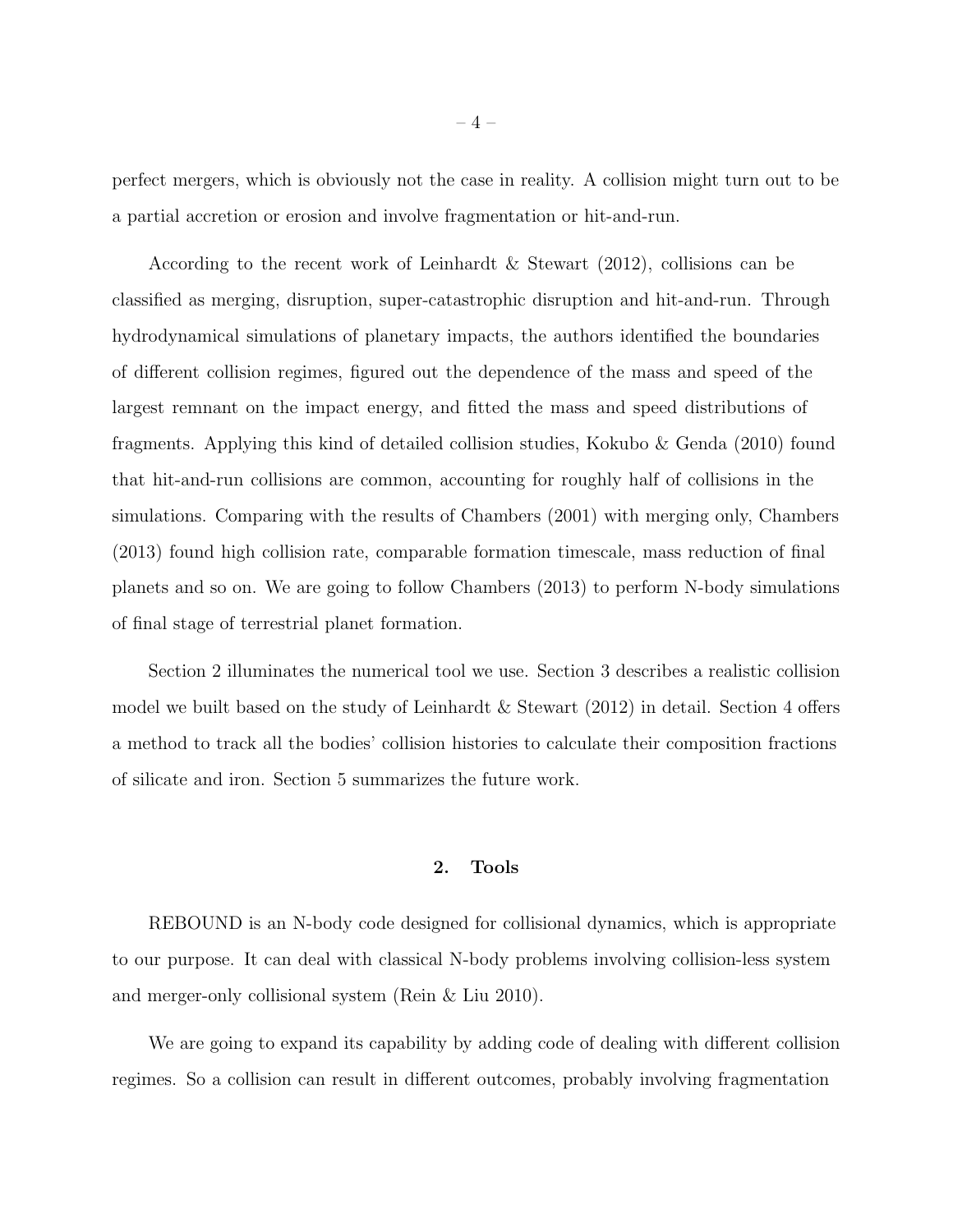and hit-and-run.

#### 3. Collision modeling

#### 3.1. Collision regimes

A specific collision scenario is clarified by these parameters: mass of target  $(M_t)$ , mass of projectile  $(M_p)$ , radius of target  $(R_t)$ , radius of projectile  $(R_p)$ , impact parameter (b) and impact speed  $(V_i)$ . Specially, the impact parameter has a significant effect on the collision outcome because the energy of the projectile may not completely intersect the target when the impact is oblique. The above are the only needed parameters to identify its collision regime. It is assumed that the densities of two bodies are the same.

Figure 1 is a summary of major collision regimes defined by Leinhardt & Stewart (2012). The critical values of speed and impact parameter,  $V'_{esc}$ ,  $V_{erosion}$ ,  $V_{supercat}$  and  $b_{crit}$ , are calculated following Leinhardt & Stewart  $(2012)$ . According to the criteria in Figure 1, a collision can fall in a regime of merging, hit-and-run, disruption or super-catastrophic disruption.

At lower specific impact energies, the outcomes are merging, in which the target and the projectile merge into a single remnant with mass and momentum conserved.

Disruption regime refers to collisions in which the energy results in mass loss, the mass deference between the target and the largest remnant, between about 10% and 90% of the total mass. It's also defined as collisions that result in the largest remnant having a linear dependence on the specific impact energy.

The super-catastrophic regime is defined when the mass of the largest remnant is less than 10% of the total mass. And its mass follows a power law with impact energy rather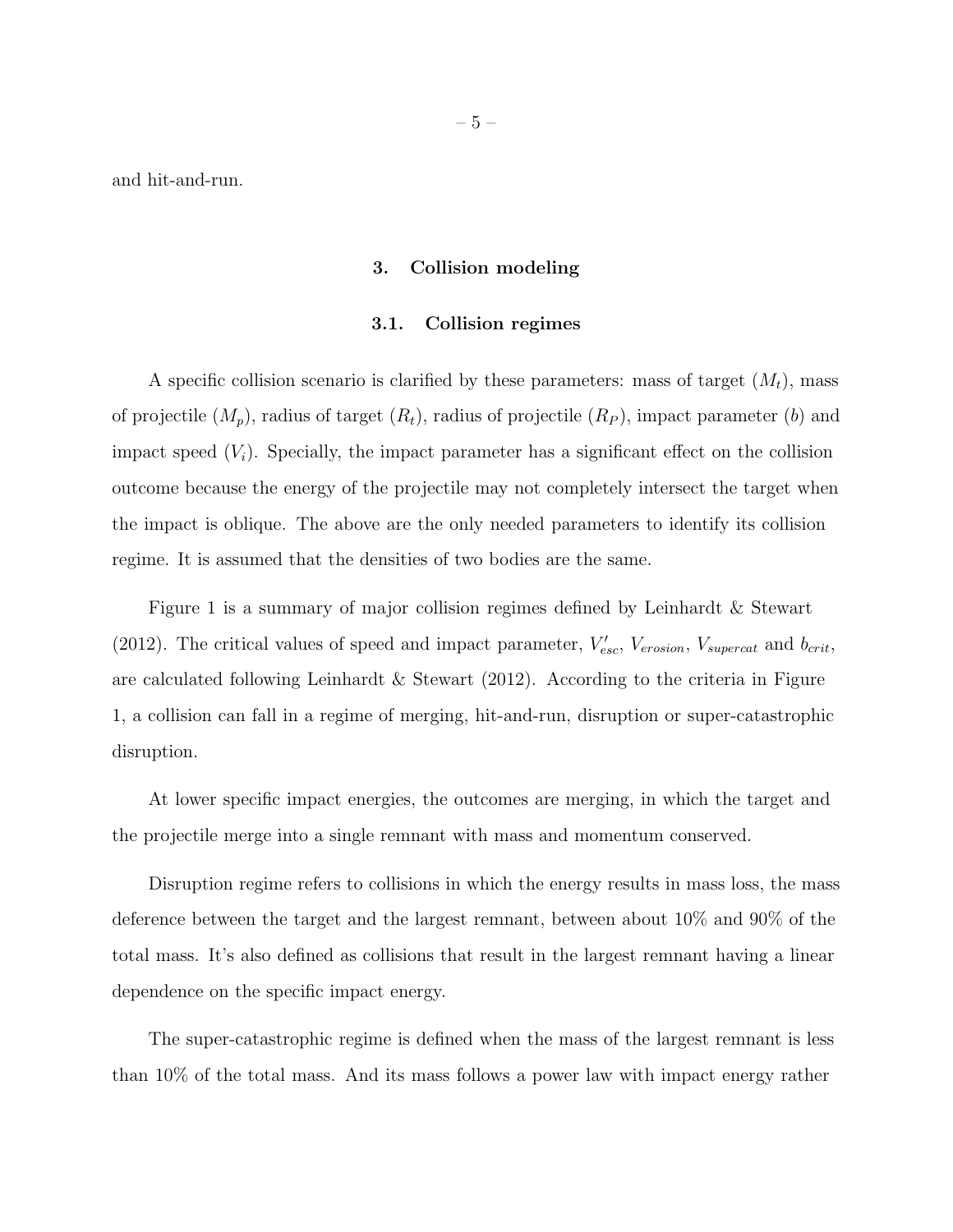than the linear law.

In a hit-and-run collision, the projectile hits the target at an oblique angle but separates again, leaving the target almost intact.

## 3.2. The largest remnant

The largest remnant comes from the target after accretion or erosion resulting from the collision.

For merging, its mass is the total mass of target and projectile and its velocity is the velocity of center mass.

For disruption and super-catastrophic disruption, Leinhardt & Stewart (2012) gave following two explicit expressions of the mass of the largest remnant respectively, which were empirical fits of simulations.

$$
M_{lr}/M_{tot} = -0.5(Q_R/Q_{RD}^{**} - 1) + 0.5,
$$
\n(1)

$$
M_{lr}/M_{tot} = \frac{0.1}{1.8^{\eta}} (Q_R/Q_{RD}^{\prime *})^{\eta},\tag{2}
$$

where  $Q_R$  was the impact energy,  $Q_{RD}^{\prime *}$  was catastrophic disruption criteria-specific impact energy to disperse half the total mass and  $\eta = 1.5$ .

As to the largest remnant's velocity in the disruption and super-catastrophic disruption, the authors only provided two simple assumptions of its speed with respect to the center mass. Firstly, based on the assumptions, we derived the largest remnant's speed with respect to the center mass as summarized in Table 1, where gamma was the mass ratio of the projectile and the target. Secondly, we assumed that the direction of the velocity was the same as that of the target's velocity, so that the velocity of the largest remnant with respect to the center mass was obtained. Lastly, with the velocity of the center mass in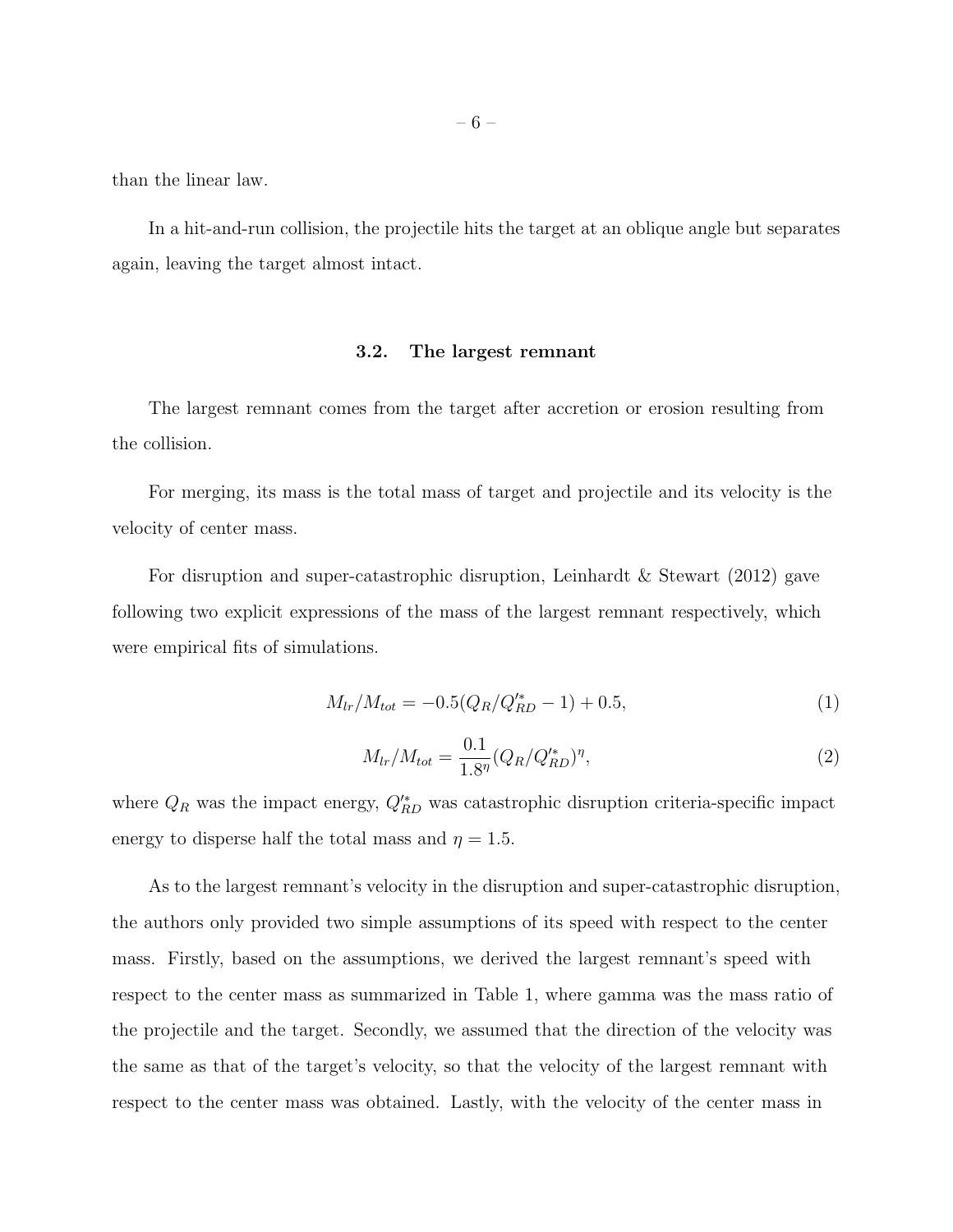heliocentric frame, the velocity of the largest remnant in this frame was determined.

For hit-and-run, the mass and velocity of the largest remnant are approximately equal to the mass and velocity of target.

The location of the largest remnant in all the cases is simply assumed as the same as the target.

## 3.3. Fragments

Fragmentation can be involved in the regimes of disruption, super-catastrophic disruption and hit-and-run. The determinations of fragments' masses, velocities and locations are the same in all of them.

Based on their simulations, Leinhardt & Stewart (2012) came up with a differential relationship between the number and the radii of fragments,

$$
n(R)dR = CR^{-(\beta+1)}dR,\tag{3}
$$

where  $n(R)$  was the number of objects with radii between R and  $R + dR$ , and C and  $\beta$ were constant parameters. So we deduced that the differential relationship between the mass and the radii was

$$
dM = n(R)\frac{4}{3}\pi\rho R^3 dR,\tag{4}
$$

and that a radius-binned mass, which meant the total mass of fragments with radii between  $R_{lower}$  and  $R_{upper}$ , was expressed as

$$
M(R_{lower}, R_{upper}) = \frac{4}{3}\pi\rho C \frac{R_{upper}^{3-\beta} - R_{lower}^{3-\beta}}{3-\beta}.
$$
\n
$$
(5)
$$

Similarly, according to Leinhardt & Stewart  $(2012)$ , the relationship between the mass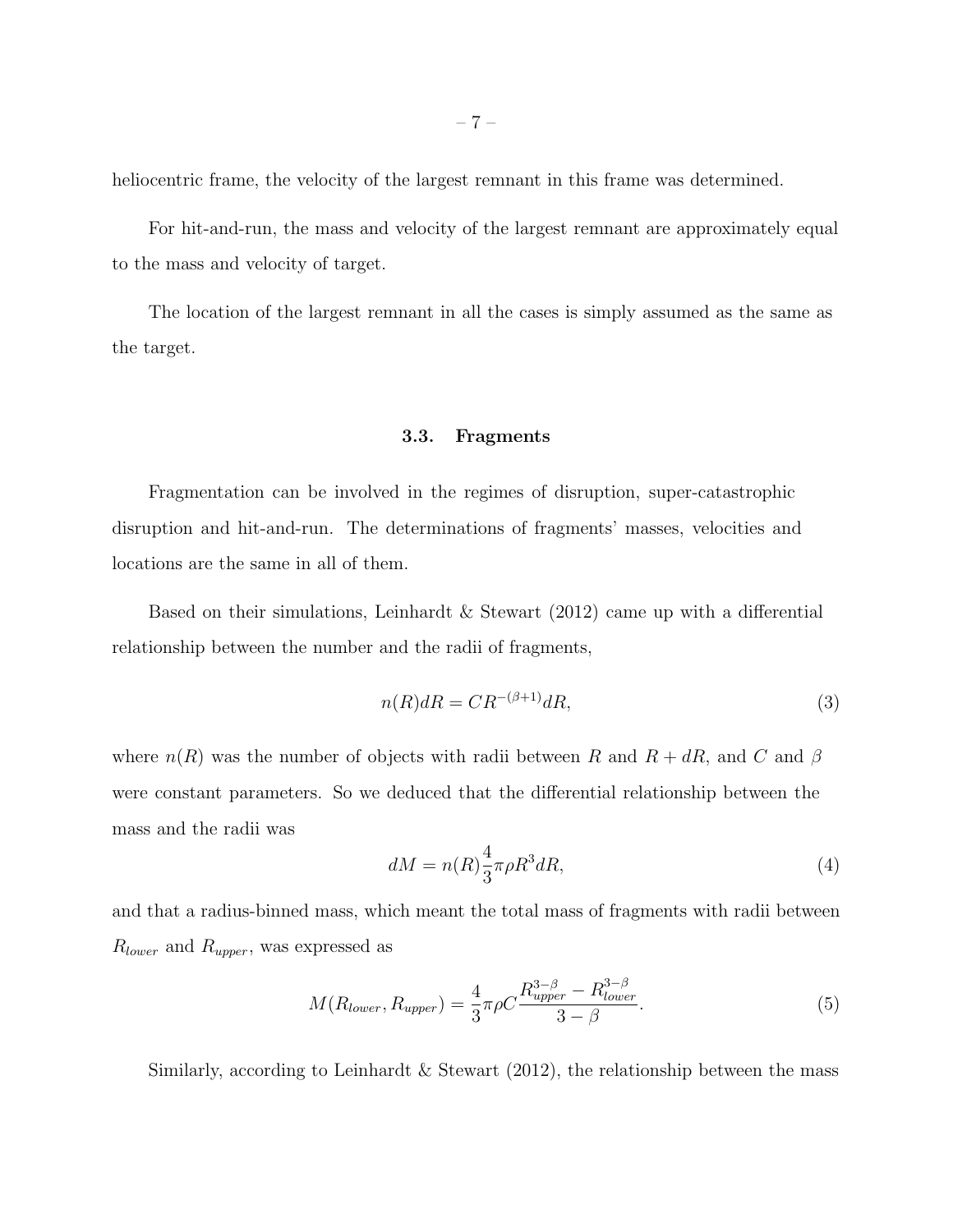and the speeds of fragments with respect to the largest remnant is

$$
log(\Delta v \frac{dm}{dv}) = A - Sv,\t\t(6)
$$

where dm is total mass of fragments with speeds between v and  $v + dv$ , m is in terms of the  $M_{tot}$ , v is in terms of  $V_{esc}$ , the escape velocity from the combined mass of the target and projectile, and A, S and  $\Delta v$  are constant parameters. We deduced that a velocity-binned mass, the mass of fragments with speeds between  $v_{lower}$  and  $v_{upper}$  with respect to the largest remnant, was

$$
m(v_{lower}, v_{upper}) = \frac{10^{A-Sv_{lower}} - 10^{A-Sv_{upper}}}{S(ln10)\Delta v}.
$$
\n
$$
(7)
$$

So firstly, after we obtained every fragment's mass, its speed limits  $v_{lower}$  and  $v_{upper}$ were determined with this equation. Secondly, an averaged speed of the fragment was calculated to keep the integrated momentum not changed. Thirdly, we defined that all the velocities of fragments lied in the same plane consisting of the target, the projectile and the total momentum of the fragments in the frame of the largest remnant, so that by grouping fragments according to two different velocity directions to conserve total momentum, the velocities of fragments with respect to the largest remnant were determined. Lastly, given the velocity of the largest remnant in heliocentric frame, the fragments' velocities in heliocentric frame were obtained.

For the locations of fragments, we defined that they were on the same plane, which consisted the target, the projectile and the latter's velocity in the frame of the target. The largest remnant was at the position of target and the fragments were equal-spaced on a ring centered at the largest remnant with a proper radius to keep the bodies non-contacted. Then their position vectors in heliocentric frame were easily obtained.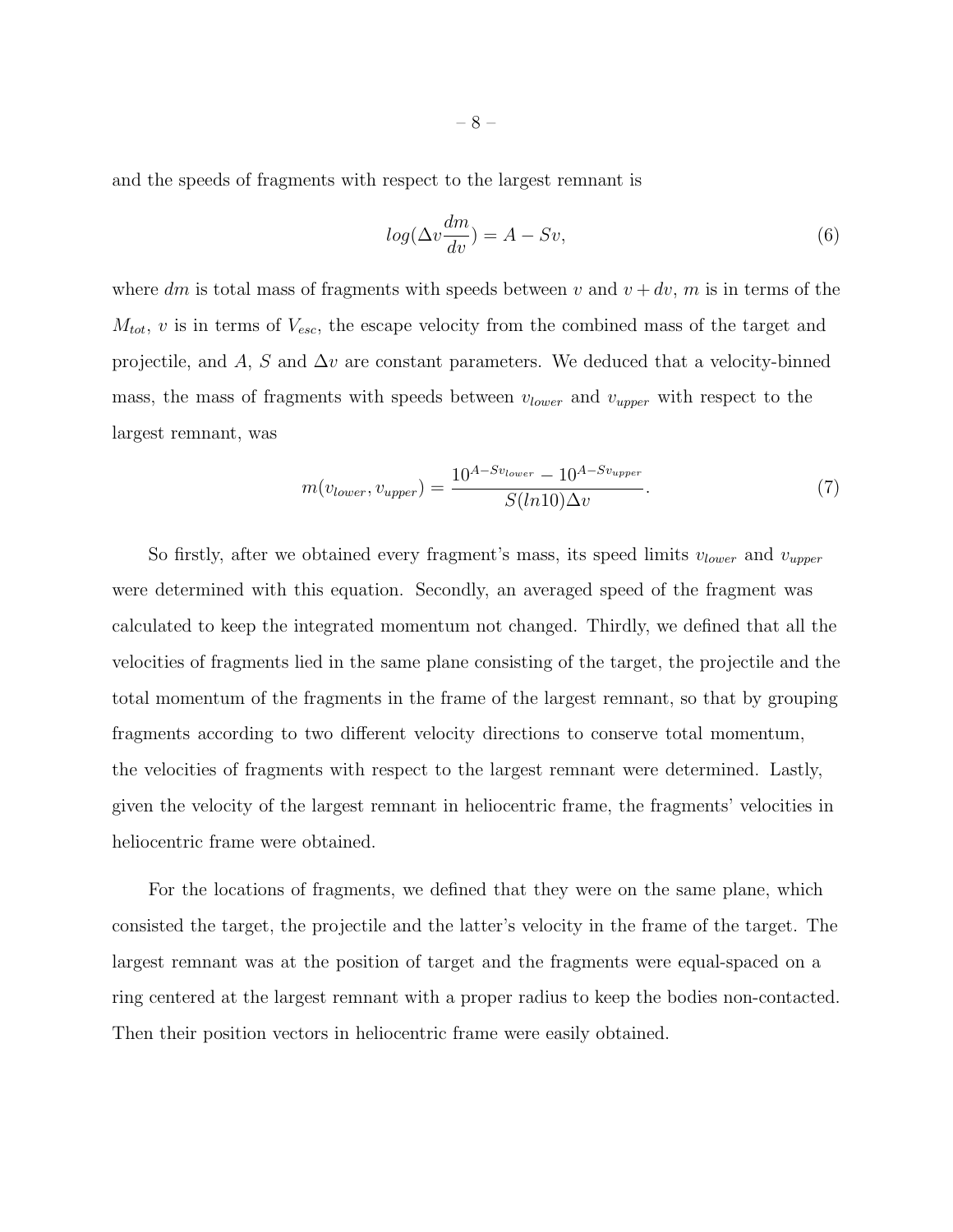#### 4. Collision history tracking

To know the chemical compositions of planets at the end of the evolution, we have to keep record of the particles' composition fractions of silicate and iron. In other words, we have to know the collisions all the particles experienced.

The problem was settled with particle identifier (Figure 2). Each particle has its unique identifier ID0. However, it has a record of 3 more identifiers. ID1 and ID2 are the identifiers of its parents. This means from a collision between particle ID1 and particle ID2 was this particle ID0 produced. ID3 is to tell whether ID0 is a merger of this collision or a fragment from one of them, or a body existing in the initialization.

Figure 3 is an example to demonstrate how the collision history is constructed. The arrows point from each particle to its parents. In this case, particle 0 and particle 1 are the initial bodies with equal masses. After an energetic collision between 0 and 1, the second generation, particles with identifiers on the ring were produced. They are fragments of this collision. The third, fourth and fifth generations are the particles farther from the center. Many of them are mergers, such as 34, 35, 40, 42 and 43.

This method is helpful to calculate each particle's composition fractions of silicate and iron, given the initial compositions and the assumption that fragments of silicate are produced first followed by ones of iron if the total mass of fragments is larger than the total mass of silicate fractions of the target and projectiles.

### 5. Future work

We've adopted an equal-mass-fragment assumption for simplification. But a distributed-mass model is more realistic. We will try to include it into the collision model to make our model more capable. The next task is to perform the simulations in collision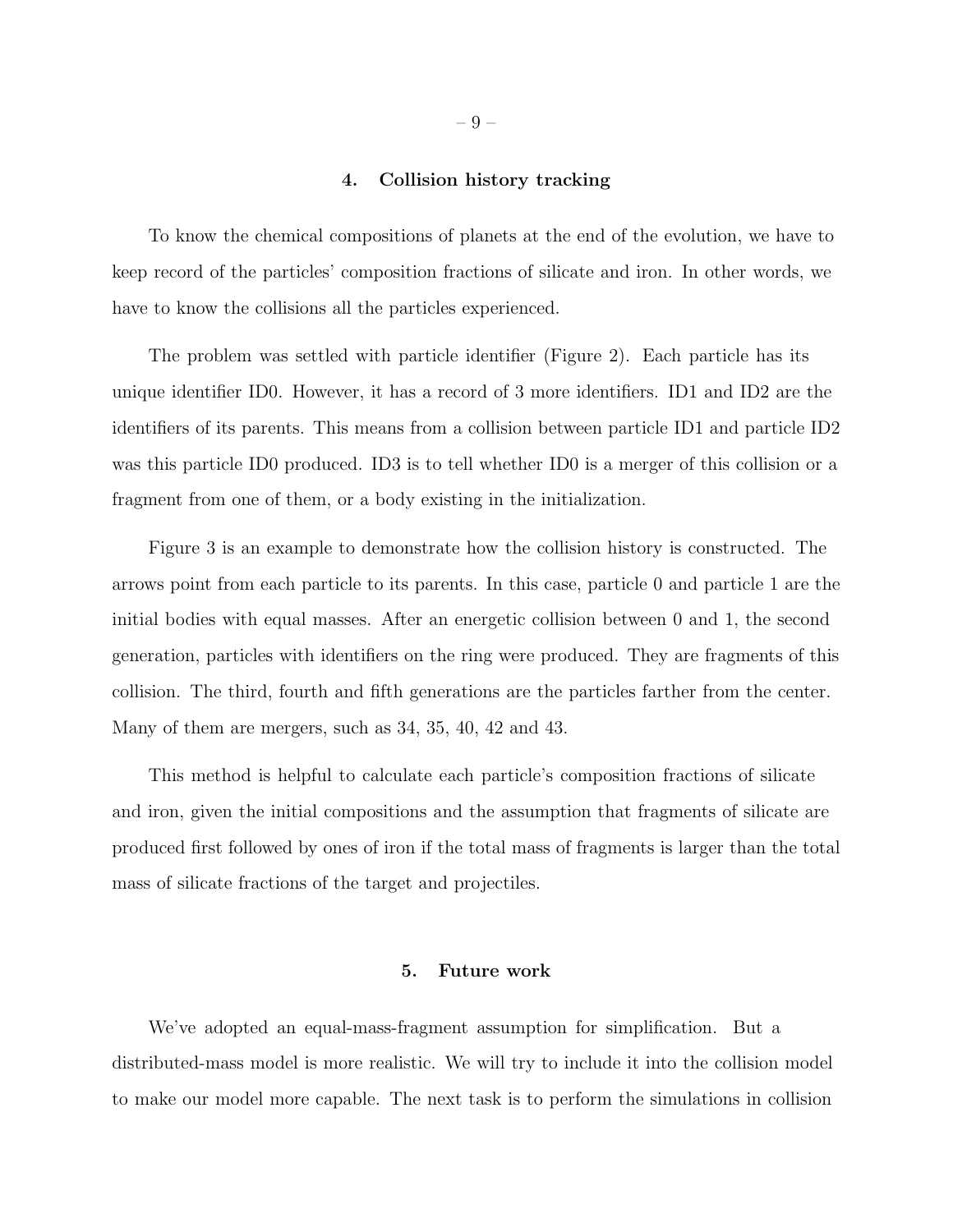model. The initialization of Chambers (2013) will be followed, meanly, 14 Mars-sized embryos, 140 Lunar-sized planetesimals, together with two giants, Jupiter and Saturn. At the same time, simulations with the same initialization but the realistic collision model will be going on. The collisions in the latter kind of simulations will only result in mergers.

A lot of study can be inspired by the simulation results. We currently focus on the structure of the final planet system including the final number and positions of planets, the timescale of terrestrial planet formation, the compositions of the planets and so on. We'll see what difference the realistic collision model can make by comparing the two groups of simulation results.

We are grateful to ISIMA 2014 for providing a precious opportunity for us to meet and to work together efficiently.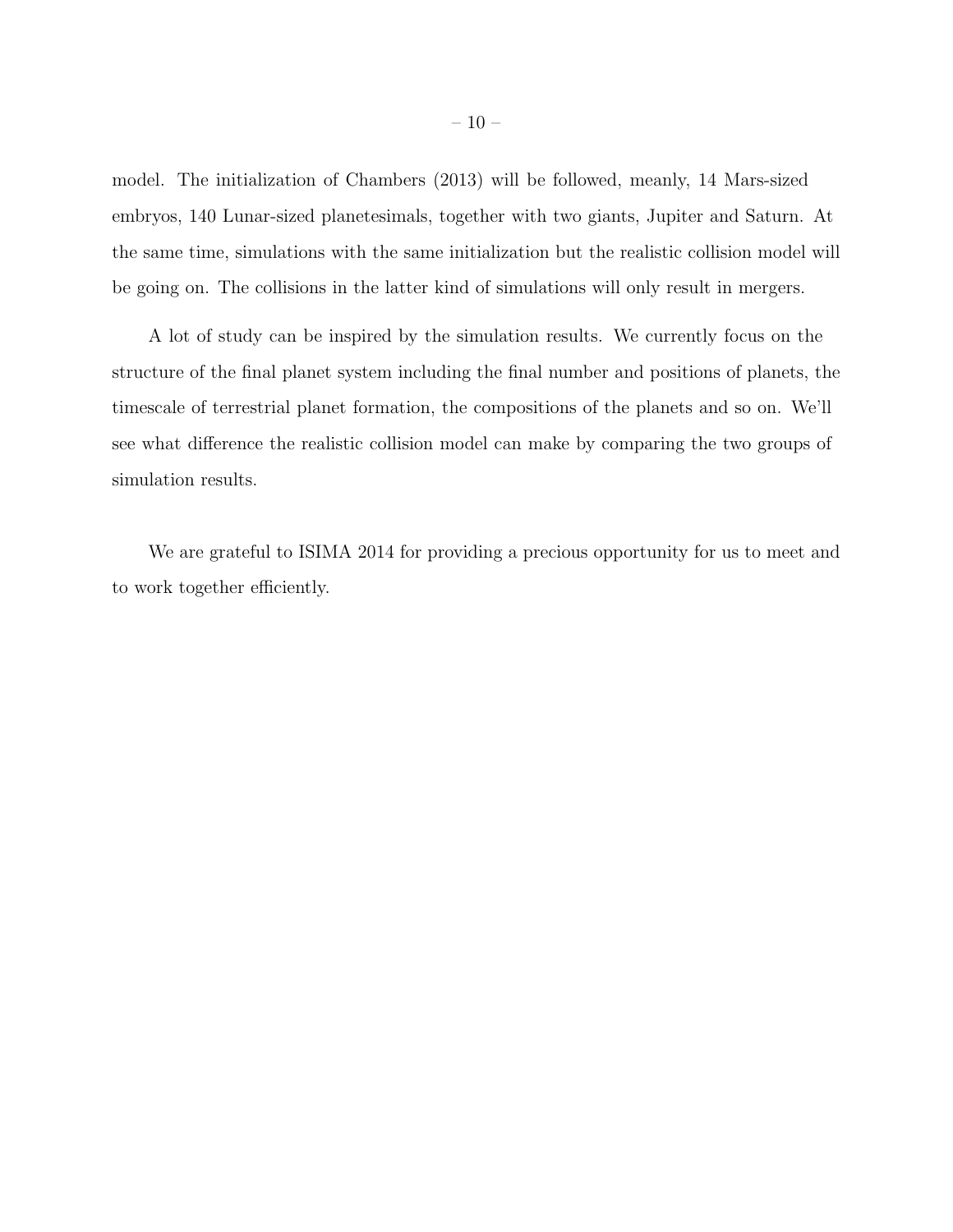## REFERENCES

- Chambers, J. E., 2001, Icarus, 152, 205
- Chambers, J. E., 2013, Icarus, 233, 83
- Kokubo, E. & Genda, H., 2010, ApJ, 714, L21
- Leinhardt, Z. M. & Stewart, S. T., 2012, ApJ, 749, 79
- Rein, H. & Liu, S.-F., 2012, å, 537, A128

This manuscript was prepared with the AAS I4T<sub>E</sub>X macros v5.2.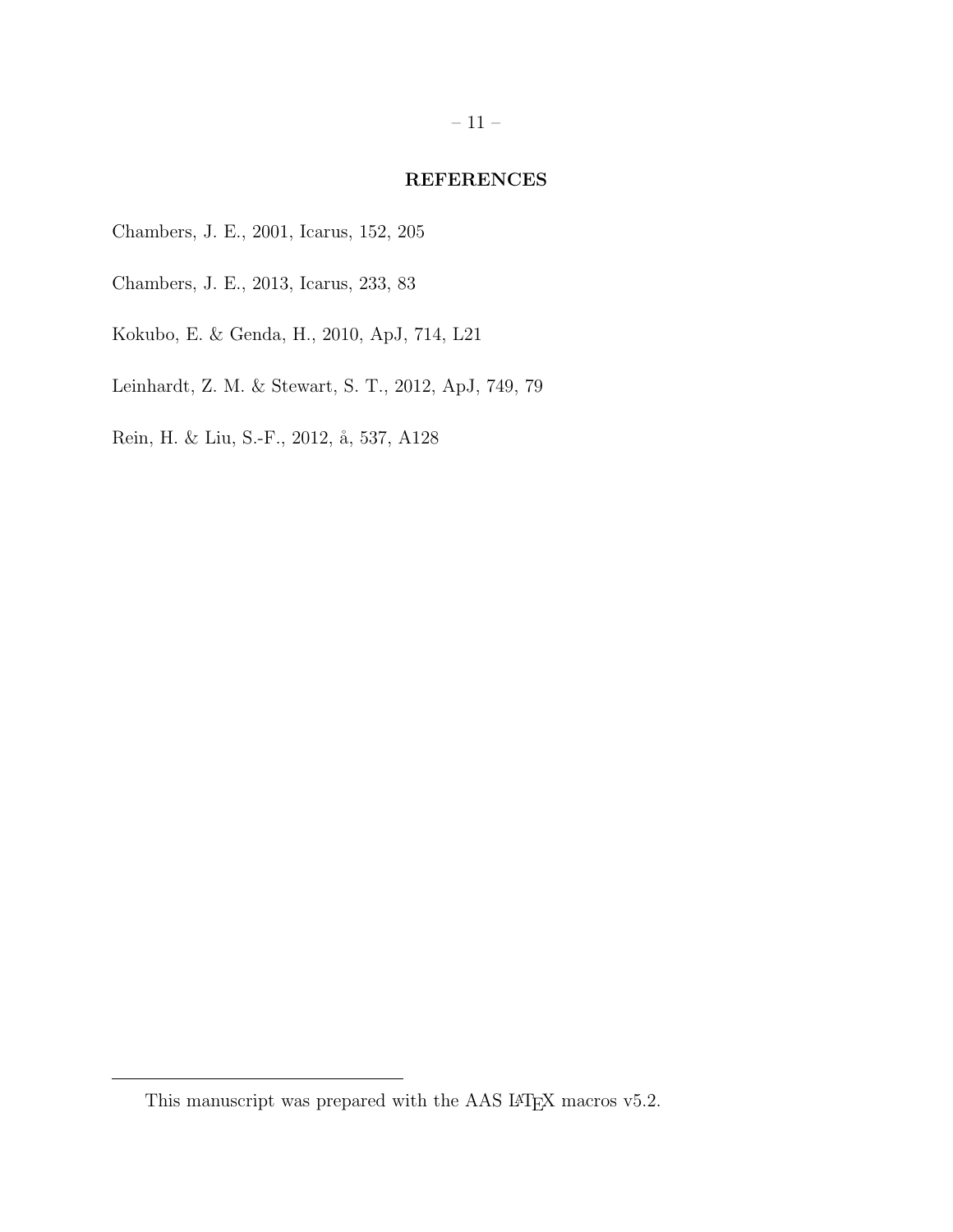

Fig. 1.— Summary of major collision regimes defined by Leinhardt & Stewart (2012).



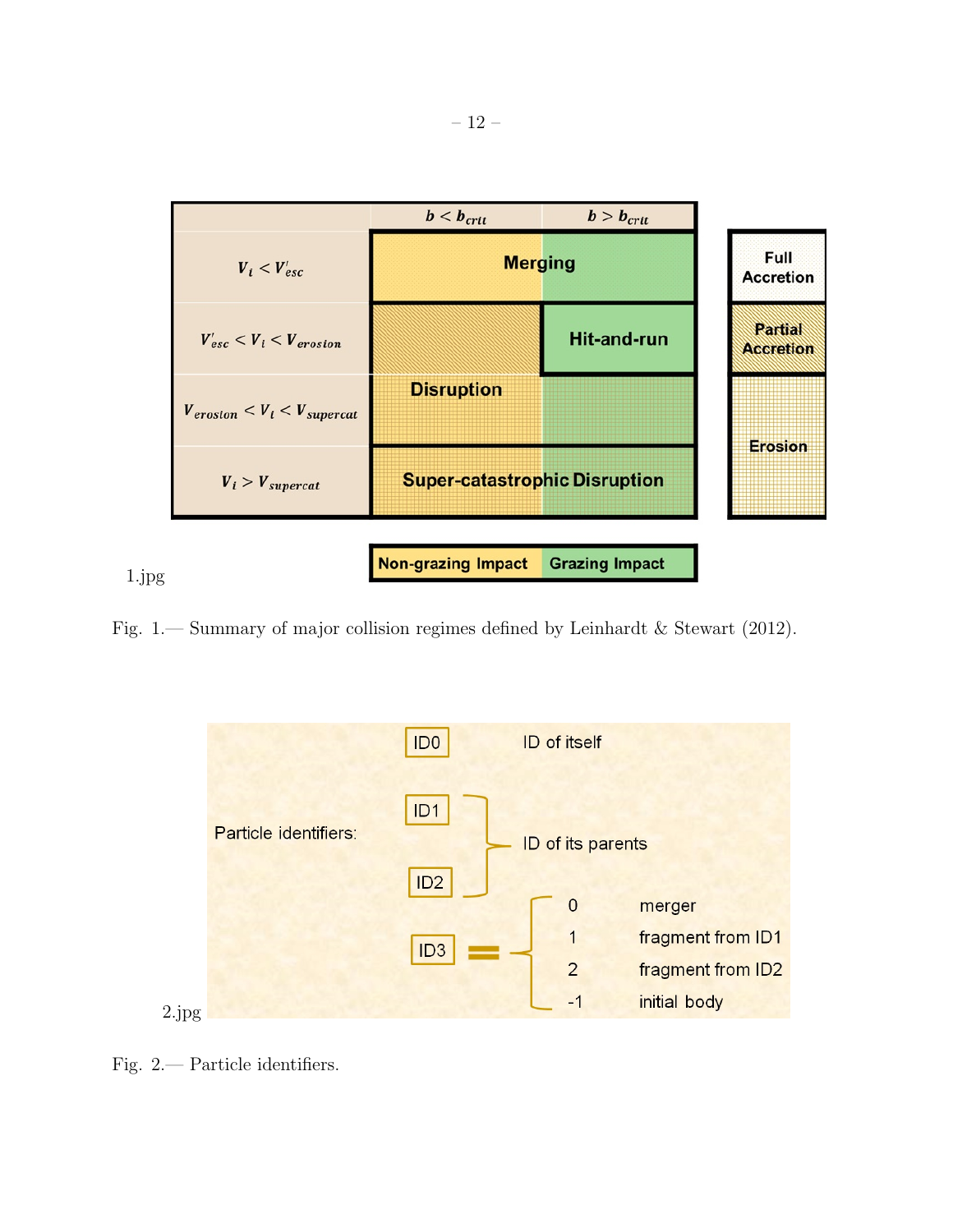

Fig. 3.— An example to demonstrate how the collision history is constructed. The arrows point from each particle to its parents.